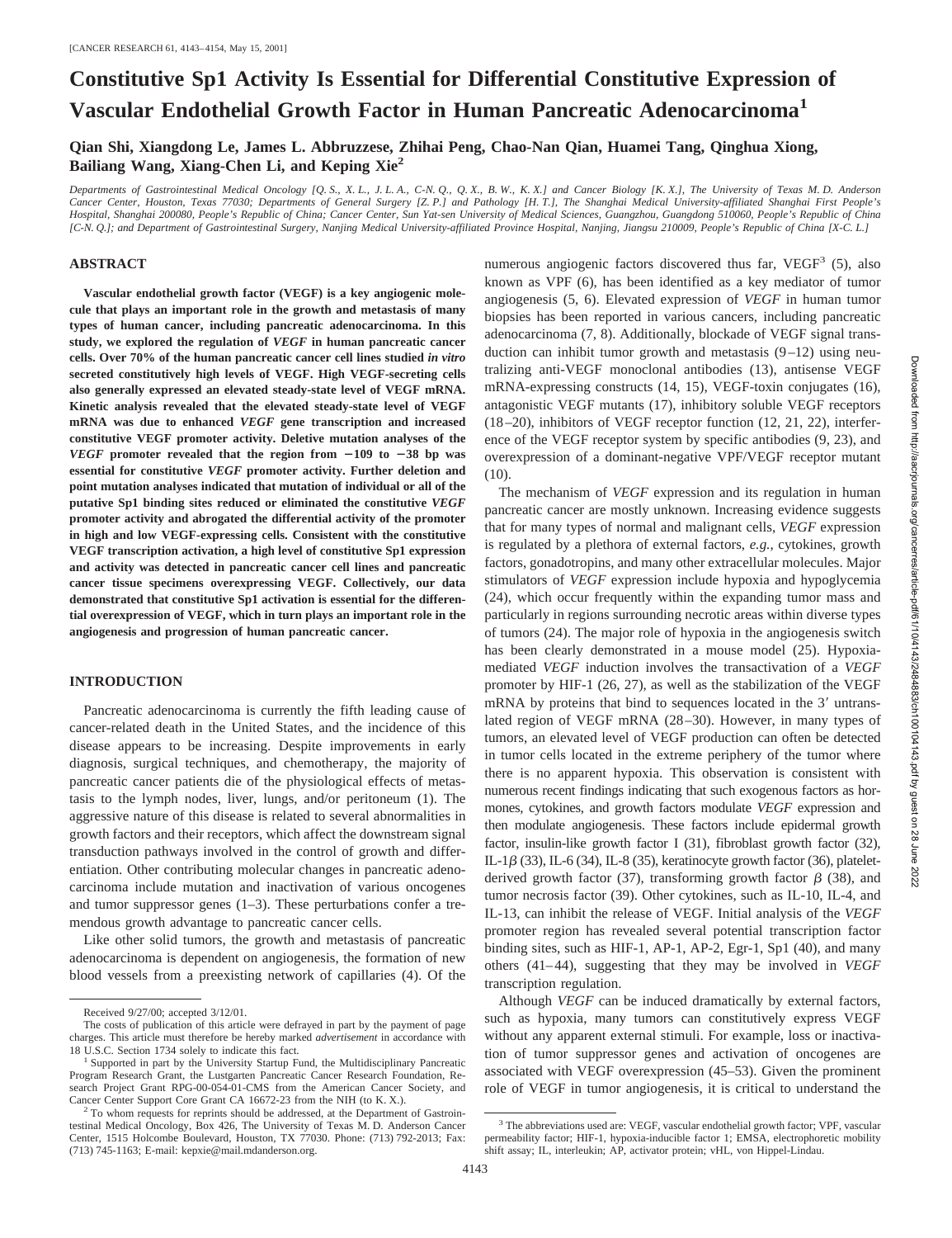molecular basis of constitutive VEGF gene expression. Therefore, in the present study, we defined the *cis*-acting elements and transcription factors involved in constitutive *VEGF* expression and regulation in human pancreatic adenocarcinoma. We found that human pancreatic adenocarcinoma cells constitutively expressed VEGF and that having differential levels of constitutive Sp1 expression was strongly correlated with the differential levels of constitutive VEGF expression, suggesting that Sp1 plays an important role in tumor angiogenesis and contributes to the aggressive biology of human pancreatic adenocarcinoma.

#### **MATERIALS AND METHODS**

**Cell Line and Culture Conditions.** The following human pancreatic adenocarcinoma cell lines were used in this study: AsPc-1, Bxpc-3, CaPan-1, CaPan-2, HPAFII, HS766T, MiaPaca-2, PANC-1, and SW-1990, which were purchased from the American Type Culture Collection (Manassas, VA); MDA Panc-3, MDA Panc-28, and MDA Panc-48 were gifts from Dr. Paul J. Chiao (The University of Texas M. D. Anderson Cancer Center, Houston, Texas); and COLO357, which was originally established from a pancreatic adenocarcinoma metastasis by Morgan *et al.* (54), and its fast-growing (FG) and liver metastatic variant (L3.3) in nude mice, which were established by Vezeridis *et al.* (55). All cell lines were maintained in plastic flasks as adherent monolayers in MEM supplemented with 15% fetal bovine serum, sodium pyruvate, nonessential amino acids, L-glutamine, and vitamin solution (Flow Laboratories, Rockville, MD).

**Analysis of VEGF Gene Expression.** The human pancreatic carcinoma cells were incubated at 70–80% confluence. Cellular mRNA was extracted using the FastTrack mRNA isolation kit (Invitrogen Co., San Diego, CA). The mRNA  $(2 \mu g)$  was then separated electrophoretically on a 1% denaturing formaldehyde agarose gel, transferred to a GeneScreen nylon membrane (Du-Pont Co., Boston, MA) in  $20 \times$  SSC, and UV cross-linked using a UV-Stratalinker 1800 (Stratagene, La Jolla, CA). The *VEGF* cDNA probe used was a 0.204-kb *Bam*HI/*Eco*RI cDNA fragment corresponding to human *VEGF*. The cDNA probes were labeled with  $[\alpha^{-32}P]$ deoxycytidine triphosphate using a random labeling kit (Boehringer Mannheim Biochemicals, Indianapolis, IN). Equal loading of mRNA samples was monitored by hybridizing the same membrane filter with a human  $\beta$ -actin cDNA probe (35). To measure VEGF secretion, the VEGF level in culture supernatants was determined using the Quantikine VEGF ELISA kit (R&D Systems, Minneapolis, MN), which is a quantitative immunometric sandwich enzyme immunoassay. A curve of the absorbance *versus* the concentration of VEGF in the standard wells was plotted. By comparing the absorbance of the samples with the standard curve, we determined VEGF concentration in the unknown samples (35).

**Nuclear Run-On Assays for VEGF.** The pancreatic cancer cells were plated into 15-cm plates at 80% confluence, and nuclei were isolated 24 h after cell seeding. *In vitro* transcription was performed as described previously (35). Nuclear RNA labeled with  $[\alpha^{-32}P]$ UTP (Amersham Corp., Arlington Heights, IL) was then hybridized with VEGF and  $\beta$ -actin cDNA immobilized on a filter. The filter was washed and then exposed to X-ray film. Quantitative results were obtained using densitometric analysis of autoradiograms using the ImageQuant sample measurement software, standardized to  $\beta$ -actin, and expressed as fold change (35).

**Determination of mRNA Stability.** To evaluate VEGF mRNA stability in different pancreatic cancer cells, we measured the half-life of VEGF mRNA in the cells 24 h after incubation at 80% confluence. Actinomycin D (5  $\mu$ g/ml) was added to the culture to block further gene transcription. mRNA was isolated 0, 1, 2, 4, 8, and 12 h after the addition of actinomycin D. The amount of VEGF and  $\beta$ -actin mRNA at each time point was quantified after Northern blot analysis using densitometry; the amount of VEGF mRNA was corrected for loading differences using the amount of  $\beta$ -actin mRNA. Also, the half-life of VEGF mRNA was calculated by drawing the best-fit linear curve on a plot of VEGF *versus* time; the time at the point of half-maximal VEGF was taken to be the half-life.

**Construction of Reporter Plasmids and Mutagenesis.** A 2.324-kb fragment containing 5' *VEGF* sequences from  $-2274$  to  $+50$  relative to the transcription initiation site was subcloned into the *Kpn*I and *Nhe*I sites of pGL3-basic (Promega, Madison, WI), which contains firefly luciferase coding sequences as well as SV40 intron and polyadenylation signals but lacks eukaryotic promoter or enhancer elements. The final full-length reporter plasmid was designated pGL3-V2274. Its deletion and site-directed mutation reporters were generated as follows. All constructs were verified by sequencing the inserts and flanking regions of the plasmids.

To generate progressive 5'-unidirectional deletion mutants, a series of forward primers was used in combination with the same reverse primer in a PCR with pGL3-V2274 as a template. The reverse primer with the *Nhe*I site (*underlined*) was 5'-CAGAGCGCTGGTGCTAGCCC-3', whereas the forward primers, each of which had the *KpnI* site (*underlined*), were 5'-GCTGGGTAC-CACCATGGAGG-3' (pGL3-V2274), 5'-GCTGGGTACCACGAATGATGG-3' (pGL3-V1181), 5'-GCTGGGTACCTCCCCCTTTGG-3' (pGL3-V1012), 5'-GCTGGGTACCAGATGAGGGCTCC-3' (pGL3-V789), 5'-GCTGGGTACCG-TGTGTCCCTCTCC-3' (pGL3-V411), 5'-GCTGGGTACCGCGCGTGTCT-CTGG-3' (pGL3-V267), and 5'-GCTGGGTACCCCCTTTTTTTTTTAAAAG-3' (pGL3-V38). The resulting PCR products were gel-purified, digested with *Kpn*I and *Nhe*I, and subcloned into the *Kpn*I/*Nhe*I sites of the pGL3-basic vector. These products were designated as pGL3-V1181, pGL3-V1012, pGL3-V789, pGL3- V411, pGL3-V267, pGL3-V109, pGL3-V88, pGL3-V61, and pGL3-V38.

To generate site-directed mutants of Sp1, AP-2, and Egr-1 elements at  $-109$ to  $+50$ , respectively, the QuickChange mutagenesis kit (Stratagene) was used according to the manufacturer's instructions. The primers (mutations are shown in *bold* and *underlined* throughout) for mutation of the AP-2 elements were 5'-CGGGGGGGGCCTAGGGCGGGGTCCC-3' (sense) and 5'-GG-GACCCCGCCCTAGGCCCGCCCG-3' (antisense), and the primers for mutation of the Egr-1 elements were 5'-GGGGCGGGCCTAGGGCGGGT-CCCGGCTAGGCGGAGCCATG-3' (sense) and 5'-CATGGCTCCGCCTA-GCCGGGACCCCGCCCTAGGCCCGCCCC-3' (antisense). In addition, the primers for mutation of the Sp1.1 elements were 5'-GGTCCCGGCGGTTCG-GAGCCATGC-3' (sense) and 5'-GCATGGCTCCGAACCGCCGGACC-3' (antisense), the primers for mutation of the Sp1.2 elements were 5'-GGGCGGGC-CGGGTTCGGGGTCCCGGC-3' (sense) and 5'-GCCGGGACCCCGAACCCG-GCCCGCCC–3' (antisense), and the primers for mutation of the Sp1.3 elements were 5'-CCGCCCCCCGGTTCGGGCCGGGGG-3' (sense) and 5'-CCCCCG-GCCCGAACCGGGGGGGGG-3<sup>'</sup> (antisense). The primers for mutation of the Sp1.4 elements were 5'-CGCCTGTCCCCGAACCCCGGGGGGGG-3' (sense) and 5'-CCCGCCCCGGGGTTCGGGACAGGCG-3' (antisense). The primers for mutation of all four Sp1 elements were 5'-GCTCGCCTGTCCCCGAAC-CCCGG*TT*CGGGCCGGG*TT*CGGGGTCCCGGCGG*TT*CGGAGCCATGC–39 (sense) and 5'-GCATGGCTCCGAACCGCCGGGACCCCGAACCCGGCCC-GAACCGGGGTTCGGGGACAGGCGAGC-3' (antisense). The resulting reporter plasmids were designated as pGL3-V/AP-2m, pGL3-V/Egr-1m, pGL3-V/ Sp1.1m, pGL3-V/Sp1.2m, pGL3-V/Sp1.3m, pGL3-V/Sp1.4m, and pGL3-V/ Sp1.ALLm, respectively.

**Analysis of VEGF Promoter Activities.** VEGF promoter plasmids containing firefly luciferase reporters were cotransfected into tumor cells in triplicate with an internal control pBA-RL using a calcium-phosphate method (Mammalian Transfection Kit; Stratagene). The pBA-RL contained a fulllength renilla luciferase gene under the control of a human  $\beta$ -actin promoter. In some experiments, the reporters were cotransfected with pCMV4-Sp1, pCMV4-Sp3, or pCMV4 (obtained from Dr. Jonathan M. Horowitz, the North Carolina State University, North Carolina; reviewed in Ref. 56). Six h after cotransfection, the plates were washed three times with PBS and refed with fresh MEM. The activity of both firefly and renilla luciferase was determined 48 h later using the Dual Luciferase Assay kit (Promega). Specific VEGF promoter activity was calculated as described previously (35).

**EMSA.** EMSA was performed using nuclear extracts prepared from different pancreatic cancer cells plated into the 15-cm plates at 80% confluence. The following double-stranded oligonucleotides were used: a wild-type Sp1 consensus sequence (5'-ATTCGATCGGGGGGGGGGGAGC-3') and its mutant Sp1 consensus sequence (5'-ATTCGATCGGTTCGGGGCGAGC-3') and Sp1 binding sequences corresponding to Sp1 binding sites in the VEGF promoter region (as described in "Results"). The oligonucleotides were annealed and 5' end-labeled with [32P]ATP (Amersham Corp.) plus T4 polynucleotide kinase using standard procedures (35). A binding reaction was carried out by preincubating 5  $\mu$ g of nuclear extract protein in 20 mm HEPES (pH 7.9), 50 mM NaCl, 5% glycerol, 0.1 mM DTT, and 1  $\mu$ g of poly(dI-dC) at room temperature for 15 min, which was followed by the addition of the doublestranded <sup>32</sup>P-labeled oligonucleotide and a second incubation at room temper-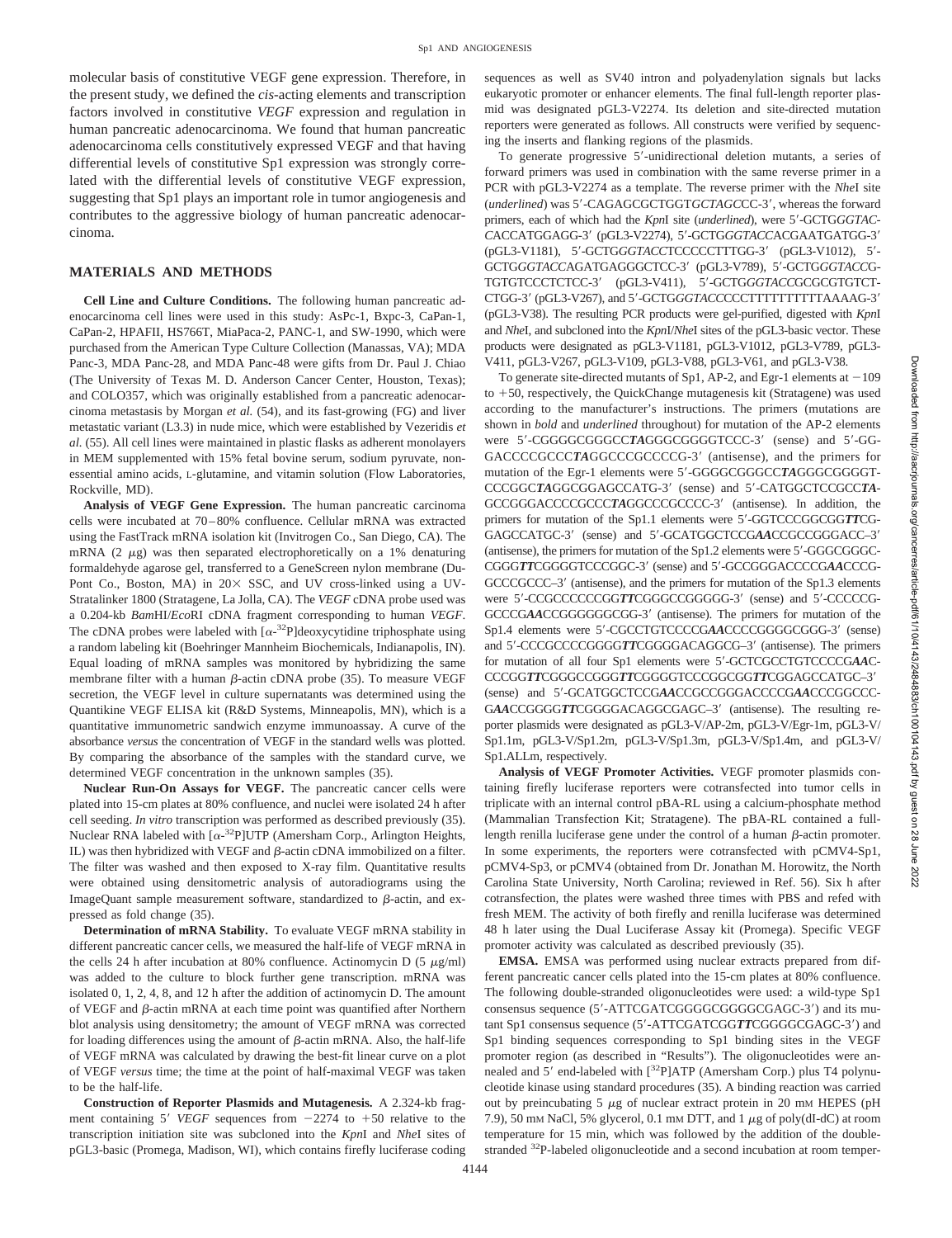ature for 15 min. For competition assays, a 50-fold molar excess of unlabeled oligonucleotides (or as indicated) was added to the binding reaction. For supershift reactions, extracts were preincubated with anti-Sp1 or anti-Sp3 antibody (Santa Cruz Biotechnology, Santa Cruz, CA) for 45 min on ice. Samples were then loaded on a 5% polyacrylamide gel, and electrophoresis was performed at room temperature for 3 h at 120 V. The gel was then dried for 2 h at 80°C and exposed to Kodak film (Eastman Kodak Co., Rochester, NY) at  $-70^{\circ}$ C.

**Western Blot Analysis.** Whole-cell lysates were prepared from human pancreatic cancer cell lines. A standard Western blot was performed using a polyclonal rabbit antihuman and antimouse Sp1 (Santa Cruz Biotechnology) and a second antibody [antirabbit IG, horseradish peroxidase-linked  $F(ab')_2$ fragment from a donkey; Amersham Corp.]. Equal protein sample loading was monitored by hybridizing the same membrane filter with an anti- $\beta$ -actin antibody (35). The probe proteins were detected using the Amersham enhanced chemiluminescence system according to the manufacturer's instructions.

**Immunohistochemistry.** Human tumor and normal tissue sections  $(5-\mu m)$ thick) of formalin-fixed, paraffin-embedded specimens were processed for immunostaining using a 1:500 dilution of rabbit anti-VEGF and anti-Sp1 antibodies and appropriate peroxidase-conjugated antirabbit IgG second antibody as described previously (35). The slides were then examined under a bright-field microscope. A positive reaction was indicated by a reddish-brown precipitate in the cytoplasm and nucleus. Negative controls were done using nonspecific IgG.

**Statistics.** Each experiment was performed independently at least twice with similar results; one representative experiment was presented. The significance of the data was determined using Student's  $t$  test (two-tailed).  $Ps < 0.05$ were deemed significant.

## **RESULTS**

*VEGF* **Expression in Human Pancreatic Cancer Cell Lines.** In the first set of experiments, we determined the VEGF expression in human pancreatic cancer cell lines. A variety of established human pancreatic adenocarcinoma cell lines were cultured *in vitro*. *VEGF* expression was detected by analyzing VEGF protein secreted from the tumor cells into the culture supernatant using ELISA. We found that most of the cell lines constitutively secreted VEGF with a range of  $32-450$  pg/ $10<sup>6</sup>$  cells every 24 h (Fig. 1*A*). Also, 11 of the 15 cell lines constitutively secreted a high level of VEGF protein (more than 100  $pg/10^6$  cells every 24 h).

Next, we measured the steady-state level of VEGF mRNA in pancreatic cancer cells. Cellular mRNA was extracted from the cells, and Northern blot analysis was performed. As shown in Fig. 1*B*, all of the cell lines expressed a detectable level of VEGF mRNA. Specifically, AsPc-1, Bxpc-3, FG, PANC-1, and SW-1990 cells expressed a relatively high level of VEGF mRNA, whereas CaPan-2, HPAFII, HS766T, MDA Panc-3, and MDA Panc-48 cells expressed a relatively low level of VEGF mRNA. Therefore, the level of VEGF protein secretion (Fig. 1*A*) was correlated with the steady-state level of VEGF mRNA (Fig. 1*B*).

**Regulation of the Steady-State Level of VEGF mRNA.** The steady-state level of VEGF mRNA expression has been shown to be dynamically regulated by many factors at both the transcriptional and posttranscriptional level (18–53) and determined using nuclear run-on (transcription) and transcript degradation rate (mRNA stability) assays of the VEGF gene. In the present study, we first measured the VEGF mRNA half-life in both CaPan-2 cells expressing a low level of VEGF and PANC-1 cells expressing a high level of VEGF. Actinomycin D  $(5 \mu g/ml)$  was added to the culture to block further gene transcription. The total RNA was isolated 0, 1, 2, 4, 8, and 12 h after the addition of actinomycin D. The amount of VEGF mRNA and b-actin mRNA at each time point was quantified after Northern blot analysis (Fig. 2*A*). The VEGF mRNA half-life was calculated by drawing the best-fit linear curve on a plot of VEGF *versus* time (Fig.



Fig. 1. Constitutive VEGF expression in human pancreatic adenocarcinoma cells. Cells were cultured in 100-mm dishes to 80% confluence. After 24 h, the medium was changed (10 ml/dish), and the cells were incubated for 24 h. *A*, culture supernatants were collected, and the amount of VEGF protein was determined using ELISA and expressed as pg/106 cells every 24 h. *B*, cellular mRNA was extracted, Northern blot analysis was performed, and  $\beta$ -actin expression was probed to monitor the equal mRNA sample loading.

2*B*). We found that the VEGF mRNA half-life in PANC-1 and SW-1990 cells was slightly shorter than that in CaPan-2 and HS766T cells (Fig. 2*B*). Therefore, stability did not appear to be the major factor for the different expression levels of VEGF mRNA.

To determine whether increased transcription contributed to the differential *VEGF* expression, we measured the *VEGF* transcription rate in CaPan-2 and PANC-1 cells using a standard nuclear run-on assay. The cell nuclei were harvested 24 h after the medium was changed. Next, the *VEGF* transcription rate was determined and normalized with the transcription rate of the housekeeping gene b-actin. We found that the rate of VEGF transcription in PANC-1 cells was significantly higher than that in CaPan-2 cells (Fig. 2*C*). This experiment was repeated three times using two more cell lines (HS766T and SW-1990), and the mean transcription rate was calculated. The transcription rate of the *VEGF* gene in PANC-1 and SW-1990 cells was 5-fold higher than that in CaPan-2 and HS766T cells (Fig. 2*D*). These data demonstrated that transcription activation was the major contributing factor for constitutive *VEGF* expression in the human pancreatic cancer cells and that the stability of VEGF mRNA was not a significant factor for the differential *VEGF* expression in the cells. We concluded that the constitutive *VEGF* expression was due to elevated transcription of the *VEGF* gene but not prolonged VEGF mRNA stability.

**Constitutive** *VEGF* **Promoter Activity.** To characterize the DNA sequences involved in constitutive transcriptional activation of the *VEGF* gene, we used luciferase reporter plasmids in which *VEGF* 5'-flanking sequences were fused to the firefly luciferase coding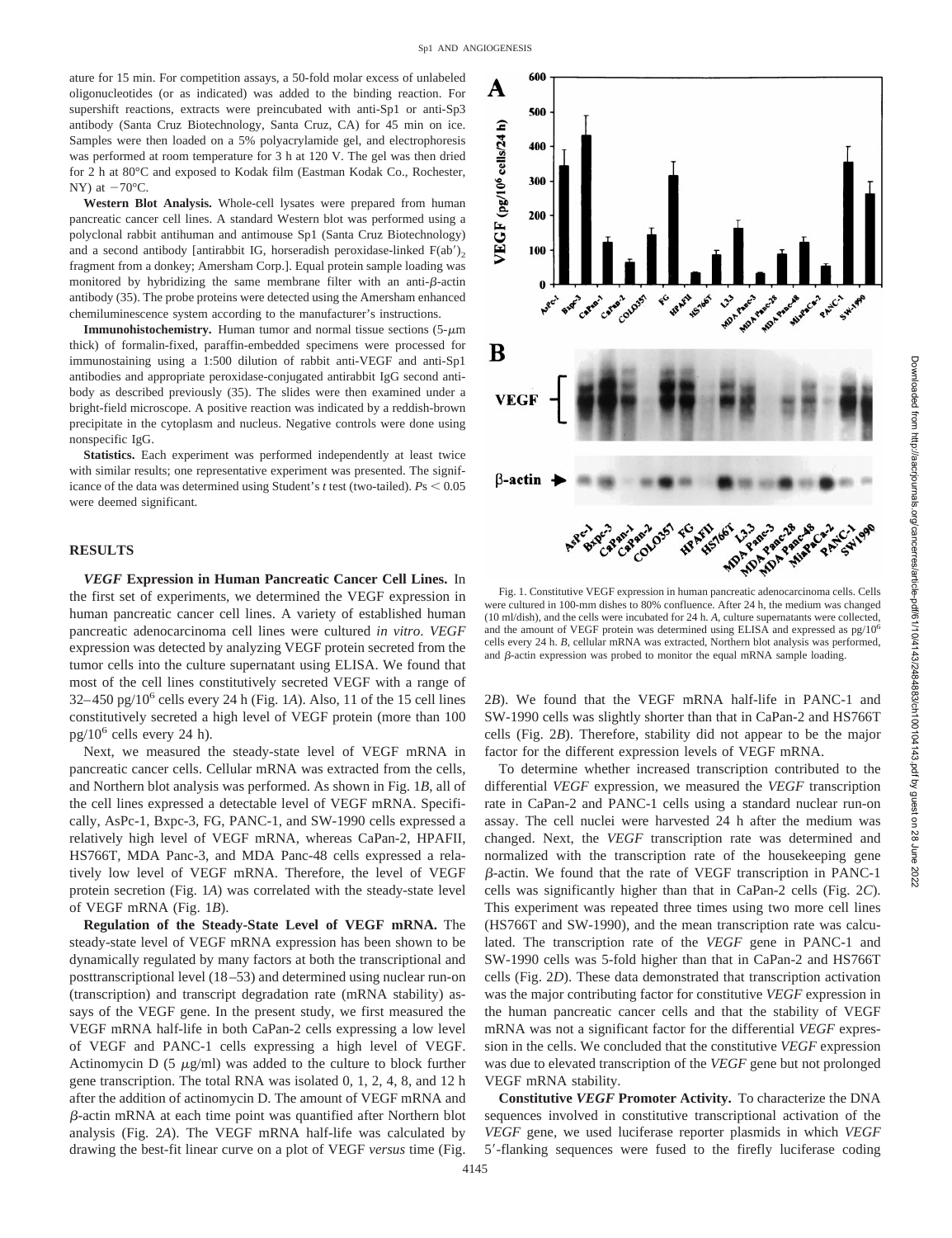

Fig. 2. Regulation of the steady-state level of *VEGF* gene transcript. Pancreatic adenocarcinoma cells were seeded at 90% confluence. Actinomycin D (5  $\mu$ g/ml) was added to the culture 24 h later to block further gene transcription. The mRNA was isolated 0, 1, 2, 4, and 8 h after the addition of actinomycin D. *A*, the amount of *VEGF* and  $\beta$ -actin mRNA at each time point was quantified after Northern blot analysis using densitometry. B, the half-life of VEGF mRNA was calculated. For the nuclear run-on assay, the cells were seeded at 90% confluence and incubated for 24 h. Nucleus isolation and *in vitro* transcription were performed. Nuclear RNA labeled with [ $\alpha$ -<sup>32</sup>P]UTP was then hybridized with VEGF and b-actin cDNA immobilized on a filter. *C*, the filter was washed and then exposed to X-ray film. *D*, quantitative results were obtained by densitometric analysis, standardized to b-actin, and expressed as fold change. For full-length *VEGF* promoter activity, the cells with high or low VEGF expression were cotransfected with pGL3-V2274 and pBA-RL. *E*, the cells were incubated for 48 h, and firefly and renilla luciferase activity was measured for the calculation of specific *VEGF* promoter activity.

sequences in the pGL3-basic vector. The full-length sequence (defined as pGL3-2274) spanned  $-2274$  to  $+50$  relative to the transcription initiation site. Additionally, a luciferase reporter without any *VEGF* promoter sequences (defined as pGL3-basic) was used as a control (Fig. 2*E*). The plasmids were cotransfected into the cells with pBA-RL, which was used as an internal control to monitor transfection efficiency (35). The transfected cells, which were 40–50% confluent, were incubated for 48 h; the activity of both luciferases was then measured using the Dual Luciferase Assay. As shown in Fig. 2*E*, a high level of *VEGF* promoter activity was detected in PANC-1, COLO357, Bxpc-3, and SW-1990 cells, whereas a low level of VEGF promoter activity was detected in CaPan-2, HS766T, MDA Panc-48, and HPAFII cells.

**Characterization of the Minimal Responsive Region.** To determine the essential responsive region or regions of a high level of *VEGF* promoter activity, progressive deletion mutants from the pGL3-V2274 were generated as described in "Materials and Methods" and designated pGL3-V1181, pGL3-V1012, pGL3-V789, pGL3- V411, pGL3-V267, pGL3-V109, pGL3-V88, pGL3-V61, and pGL3- V38. This series of mutant reporters was cotransfected into the PANC-1 cells with pBA-RL, and the relative luciferase activity was determined as described above (Fig. 2*E*). There was no significant loss of VEGF promoter activity with deletions from  $-2274$  to  $-267$ , whereas further deletion of  $-267$  to  $-38$  totally eliminated the constitutive *VEGF* promoter activity (Fig. 3*A*). These results suggested that the sequence from  $-267$  bp to  $-38$  bp was required for constitutive VEGF gene expression.

To further define the responsive region or regions, small-scale deletion mutants from pGL3-V267 were generated and designated pGL3-V109, pGL3-V88, pGL3-V61, and pGL3-V38 (Fig. 3*B*). Deletion of the region from  $-267$  to  $-109$  reduced promoter activity by approximately 25%, whereas deletion up to  $-61$  totally abrogated the promoter activity (Fig. 3*B*), which suggested that the regions around  $-109$  to  $-61$  contain the minimal essential elements to confer constitutive *VEGF* promoter activity.

**Characterization of** *cis***-responsive Elements.** It has been reported that there are five Sp1 binding sites within the region from  $-267$  to  $-38$ : one is located between  $-267$  and  $-109$  (Sp1.5); whereas the remaining four are clustered between  $-109$  and  $-38$ (Sp1.4, Sp1.3, Sp1.2, and Sp1.1). In addition, there are several other putative response elements in this region (one AP-2 and two Egr-1 binding sites) that overlap with the Sp1 cluster as shown in Fig. 3*B*.

To determine whether these *cis*-elements were essential for the constitutive *VEGF* expression, point-mutated pGL3-V109 luciferase reporters were generated (Fig. 3*C*) and transfected into both PANC-1 and CaPan-2 cells. As compared with the control pGL3-V109 (wildtype) reporter, point mutations of AP-2 or Egr-1 had no significant effects on luciferase activity, suggesting that these putative sites did not contribute significantly to the constitutive *VEGF* promoter activity. Mutations in individual Sp1 sites variably reduced the luciferase activity, and mutations in all four Sp1 sites eliminated the luciferase activity and the difference in promoter activity in PANC-1 and Ca-Pan-2 cells (Fig. 3*C*). We further compared the pGL3-V109 (Sp1 mediated) and pGL3-V/Sp1.ALLm (non-Sp-mediated) promoter ac-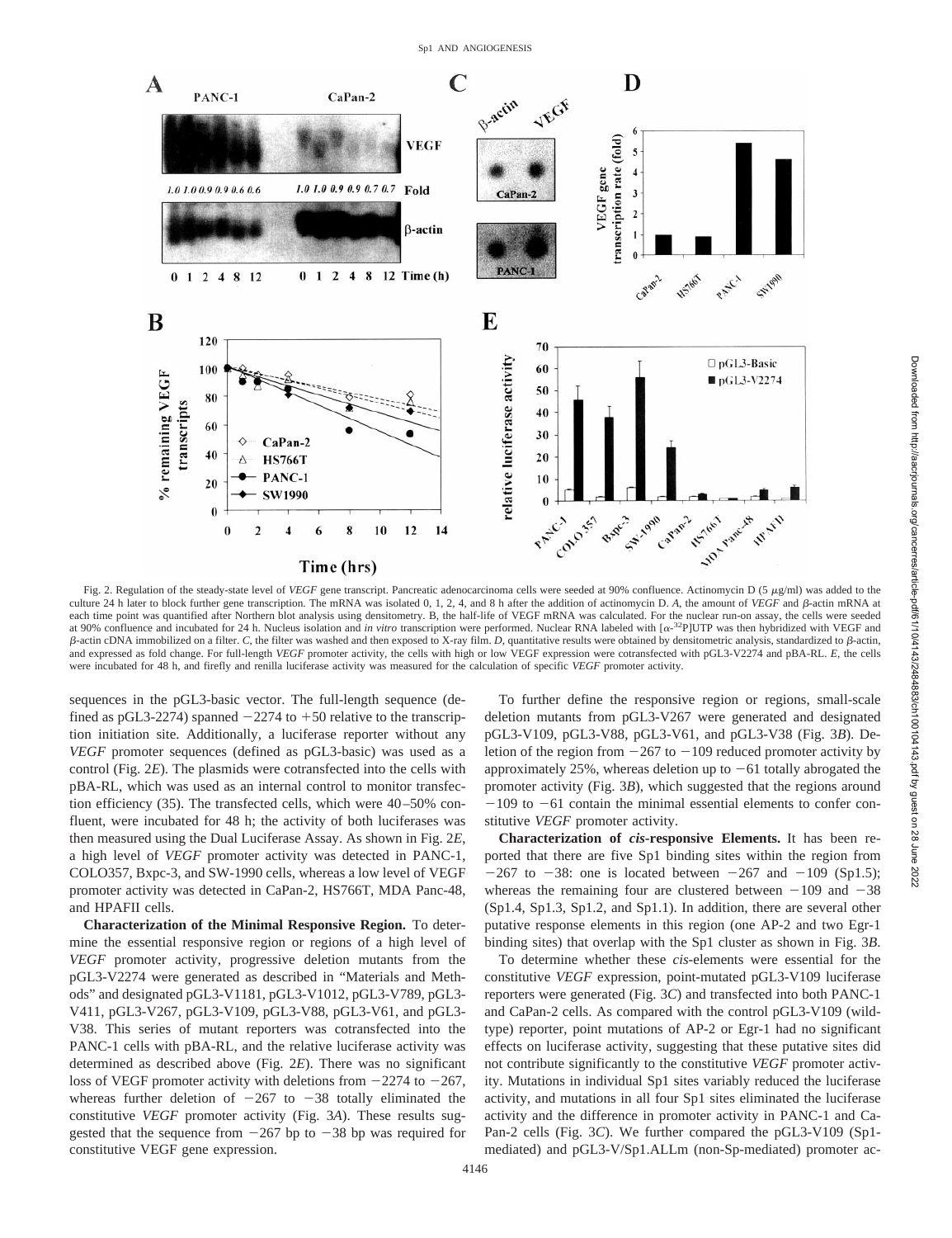

Fig. 3. Contribution of Sp1 elements to the constitutive activity of *VEGF* promoter. *A*, large-scale deletion mutation analysis. pGL3-V2274 and its progressive deletion mutants were transfected with pBA-RL into PANC-1 cells. *B*, small-scale deletion mutation analysis. pGL3-V267 and its small-scale deletion mutants generated by PCR were transfected with pBA-RL into PANC-1 cells. *C*, point mutation analysis. pGL3-V109 and its point mutants generated using PCR were transfected with pBA-RL into both PANC-1 and CaPan-2 cells. *D*, cell line comparison. pGL3-V109 and pGL3-V/Sp1.ALLm were transfected with pBA-RL into both high and low VEGF-expressing cells. The cells were incubated for 48 h, and firefly and renilla luciferase activity was measured for the calculation of specific *VEGF* promoter activity.

tivity in cell lines with low or high VEGF expression. As shown in Fig. 3*D*, a high level of pGL3-V109 activity was observed in PANC-1, COLO357, Bxpc-3, and SW-1990 cells expressing a high level of VEGF, whereas a low level of pGL3-V109 activity was observed in CaPan-2, HS766T, MDA Panc-48, and HPAFII cells expressing a high level of VEGF. There was no significant pGL3-V/ Sp1.ALLm promoter activity in either high or low VEGF-expressing cells (Fig. 3*D*). These results indicated that Sp1 factor binding elements were mainly responsible for the constitutive *VEGF* promoter in human pancreatic cancer cells. Additionally, a maximal level of constitutive *VEGF* promoter activity appeared to require the presence and cooperation of all four Sp1 binding sites, suggesting that the proximal Sp1 cluster in the *VEGF* promoter is responsible for the high constitutive transcription activity of VEGF in human pancreatic cancer cells.

**Elevated Sp1 Expression in Human Pancreatic Cancer Cells.** To further determine the *trans*-acting factors involved in the constitutive expression of VEGF, EMSA was performed. The five pairs of probes used contained the putative Sp1 binding sites (Sp1.1, Sp1.2, Sp1.3, Sp1.4, and Sp1.5) and their corresponding mutants; their spanning positions in the *VEGF* promoter are outlined in Fig. 4*A*. Incubation of nuclear extracts from PANC-1 cells with these wild-type Sp1.1, Sp1.2, and Sp1.4 probes resulted in the formation of three major shifted DNA-protein complexes (indicated as *Sp1* and *Sp3* in Fig. 4*A*) but not with their corresponding mutants (Fig. 4*B*). The shifted complexes were competed with cold Sp1 consensus oligonucleotides but not with cold mutant Sp1 consensus oligonucleotides. In supershift assays, we clearly showed that there were two Sp3 containing complexes and one Sp1-containing complex (Fig. 4*C*). In contrast, incubation of nuclear extracts from PANC-1 cells with wild-type Sp1.3 and Sp1.5 probes failed to form the three shifted DNA-protein complexes described above (Fig. 4*B*). These data indicated for the first time that Sp1.1, Sp1.2, and Sp1.4 binding sites were functionally active, whereas Sp1.3 and Sp1.5 binding sites were not.

To determine whether Sp1 binding activity was differentially expressed in the human pancreatic cancer cells, EMSA was performed using the Sp1.1 probe (functionally active) or Sp1.3 and Sp1.5 probes (functionally inactive). Incubation of nuclear extracts from all of the human pancreatic cancer cell lines with the Sp1.1 probe resulted in the formation of three major shifted DNA-protein complexes (indicated as *Sp1* and *Sp3* in Fig. 4*C*) but at significantly different levels. A high level of binding activity was detected in PANC-1, Bxpc-3, COLO357,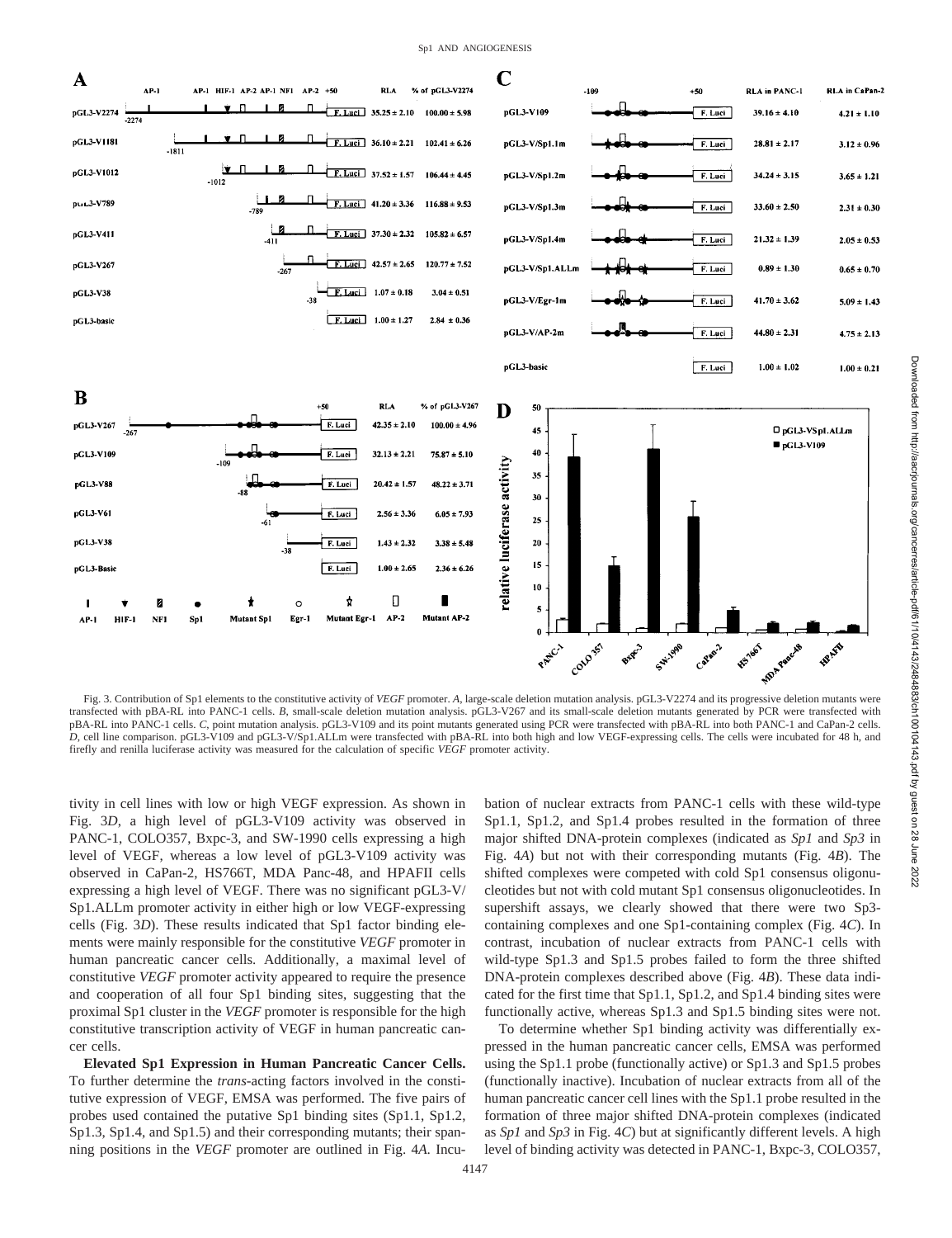

Fig. 4. Constitutive Sp1 expression in human pancreatic cancer. *A*, EMSA probe sequences and their mutations. Sp1 binding consensus wild-type (*Sp1*) and mutant (*Sp1m*) sequences were used as controls. The wild-type (*Sp1.1*, *Sp1.2*, *Sp1.3*, *Sp1.4*, and *Sp1.5*) and mutant (*Sp1.1m*, *Sp1.2m*, *Sp1.3m*, *Sp1.4m*, and *Sp1.5m*) oligonucleotides containing putative Sp1 binding sites were synthesized according to the sequences on the *VEGF* promoter (positions were marked). *B*, Sp1 binding activity of five putative Sp1 binding sites. PANC-1 cells were plated in 150-mm dishes at 80% confluence. Twenty-four h after seeding, cells were lysed for nuclear protein extraction. EMSA was performed using either double-stranded wild-type or mutant putative Sp1 probes in the absence or presence of cold Sp1 consensus wild-type (*Sp1*) or mutant (*Sp1m*) double-stranded oligonucleotides for competition. *C*, cell line comparison. Nuclear protein was prepared from cells expressing high or low levels of VEGF. EMSA was performed using double-stranded Sp1.1 oligonucleotides as probes. For competition, PANC-1 nuclear protein was used, and cold Sp1 consensus wild-type (*Sp1*) or mutant (*Sp1m*) double-stranded oligonucleotides were added to the reaction. For supershift analysis, specific anti-Sp1 or anti-Sp3 antibodies were added to the reaction. *D*, binding activity of Sp1.3 and Sp1.5. Nuclear protein was prepared from cells expressing high or low levels of VEGF. EMSA was performed using double-stranded Sp1.3 and Sp1.5 oligonucleotides as probes and Sp1.1 oligonucleotides as positive control probes.

and SW-1990 cells, which expressed a high level of VEGF, whereas a low level of binding activity was detected in CaPan-2, HPAFII, HS766T, and MDA Panc-48 cells, which expressed a low level of VEGF (Fig. 4*C*). However, incubation of nuclear extracts from any of the human pancreatic cancer cells with the Sp1.3 or Sp1.5 probe did not result in significant formation of three shifted DNA-protein complexes (Fig. 4*D*). Therefore, there were three functionally active Sp1 binding sites in the *VEGF* gene promoter, and their binding activity

differentiated high VEGF-expressing cells from low VEGF-expressing cells.

Downloaded from http://aacrjournals.org/cancerres/article-pdf/61/10/4143/2484883/ch100104143.pdf by guest on 28 June 2022

2022

Downloaded from http://aacrjournals.org/cancerres/article-pdf/61/10/4143/24883/ch100104143.pdf by guest on 28 June

**Expression of Sp1 Protein in Pancreatic Cancer Cells.** Because the putative Sp1 binding sites were shown to bind differentially to Sp1 and Sp3 in cells expressing different levels of VEGF, we sought to determine whether this differential Sp1 binding activity was due to different levels of Sp1 and/or Sp3 protein expression. Expression of both proteins in human pancreatic cancer cells was determined by

4148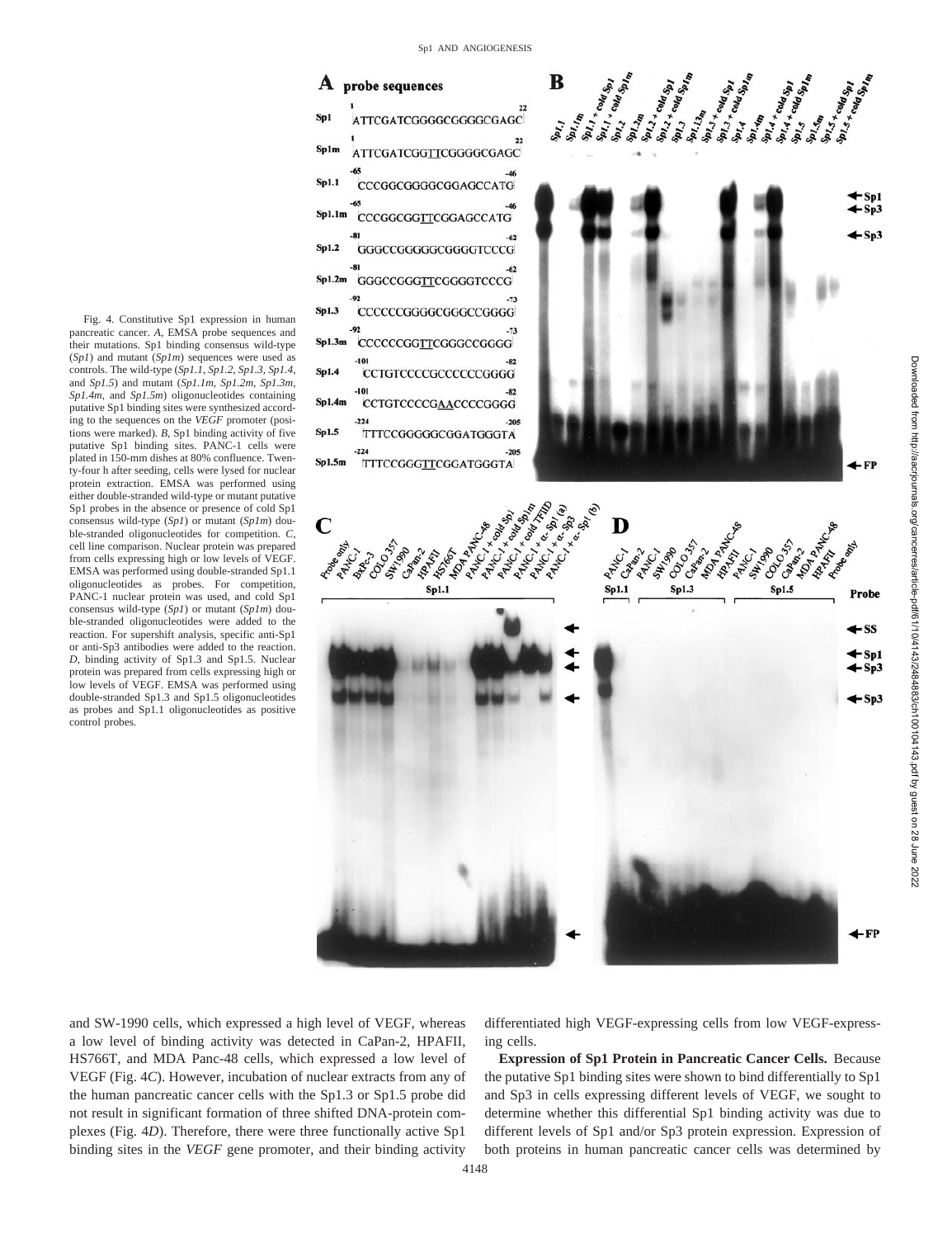

Fig. 5. Sp1 protein expression. Human pancreatic cancer cells were plated in 100-mm dishes at 80% confluence. Twenty-four h after seeding, cells were lysed for cytosolic protein extraction. Cytosolic protein was separated on a 10% PAGE and blotted onto a membrane.  $A$ , specific anti-Sp1 and  $\beta$ -actin antibodies were used.  $B$ , the expression level of Sp1 was expressed as the ratio of  $Sp1:\beta$ -actin.

Western blot analysis. As shown in Fig. 5, *A* and *B*, a high level of Sp1 protein was detected in PANC-1, COLO357, SW-1990, and Bxpc-3 cells constitutively expressing a high level of VEGF, whereas a low level of Sp1 proteins was detected in CaPan-2, HS766T, MDA Panc-3, and HPAFII cells constitutively expressing a low level of VEGF. The expression level of Sp3 was proportional to that of Sp1, and no significant ratio difference was observed in the cells expressing different levels of VEGF (data not shown), suggesting that different VEGF expression levels may not be due to an Sp1 and Sp3 expression imbalance.

**Transactivation of the** *VEGF* **Promoter by Sp1 and Sp3.** To assess the effect of Sp1 and Sp3 on *VEGF* transcription, the *VEGF* promoter-luciferase construct, pGL3-V109, was cotransfected into PANC-1 cells with increasing concentrations of an expression vector encoding for Sp1 (pCMV4-Sp1) or with the control vector lacking Sp1 (pCMV4). Using the pBA-RL vector as a control to normalize for transfection efficiency, we showed that the luciferase activity driven by the VEGF promoter was activated by Sp1 in PANC-1 cells in a dose-dependent manner (Fig. 6*A*). Additionally, a 6.3-fold stimulation was observed in cells cotransfected with  $5 \mu g$  of the plasmid expressing the Sp1 protein, which was not detected in transfections with the control vector.

To provide direct evidence that the Sp1 sites within the 109-bp proximal Sp1 promoter actually contribute to its activity, we performed site-directed mutagenesis of all four Sp1 sites located upstream of the *VEGF* transcription initiation site (Fig. 3*C*). Disruption of the upstream Sp1 sites totally eliminated reporter activity in the PANC-1 cells and promoter transactivation in the cells cotransfected with 5  $\mu$ g of expression vector for Sp1 (Fig. 6*B*). Furthermore, when the pGL3-V109 construct was cotransfected with pCMV4-Sp1 into PANC-1 cells, which expressed a high level of VEGF (Fig. 6*C*), and CaPan-2 cells, which expressed a low level of VEGF (Fig. 6*D*), the luciferase activity was increased in these cells. A more pronounced increase in *VEGF* promoter activity was seen in the CaPan-2 cells, which may have reflected the existence of different levels of endogenous Sp1. Similarly, cotransfection of pCMV4-Sp3 led to lower transactivation of VEGF promoter in both PANC-1 and CaPan-2 cells,

Fig. 6. Activation of *VEGF* promoter by transient transfection of Sp1. *A*, dose-dependent activation by Sp1. pGL3-V109 and pCMV4-Sp1 in different ratios were transfected with pBA-RL into PANC-1 cells. *B*, disruption by mutation of Sp1 binding sites. pGL3-V109 and its Sp1 mutant pGL3-V109mALL (or pGL3-V/Sp1mALL) were transfected with pBA-RL into PANC-1 cells. *C*, activation by Sp1 and Sp3 in PANC-1 cells. pGL3-V109 and pCMV4-Sp1 or pCMV4-Sp3 were transfected with pBA-RL into PANC-1 cells. *D*, activation by Sp1 and Sp3 in CaPan-2 cells. pGL3-V109 and pCMV4-Sp1 or pCMV4-Sp3 were transfected with pBA-RL into Ca-Pan-2 cells. The cells were incubated for 48 h, and firefly and renilla luciferase activity was measured for the calculation of specific *VEGF* promoter activity.



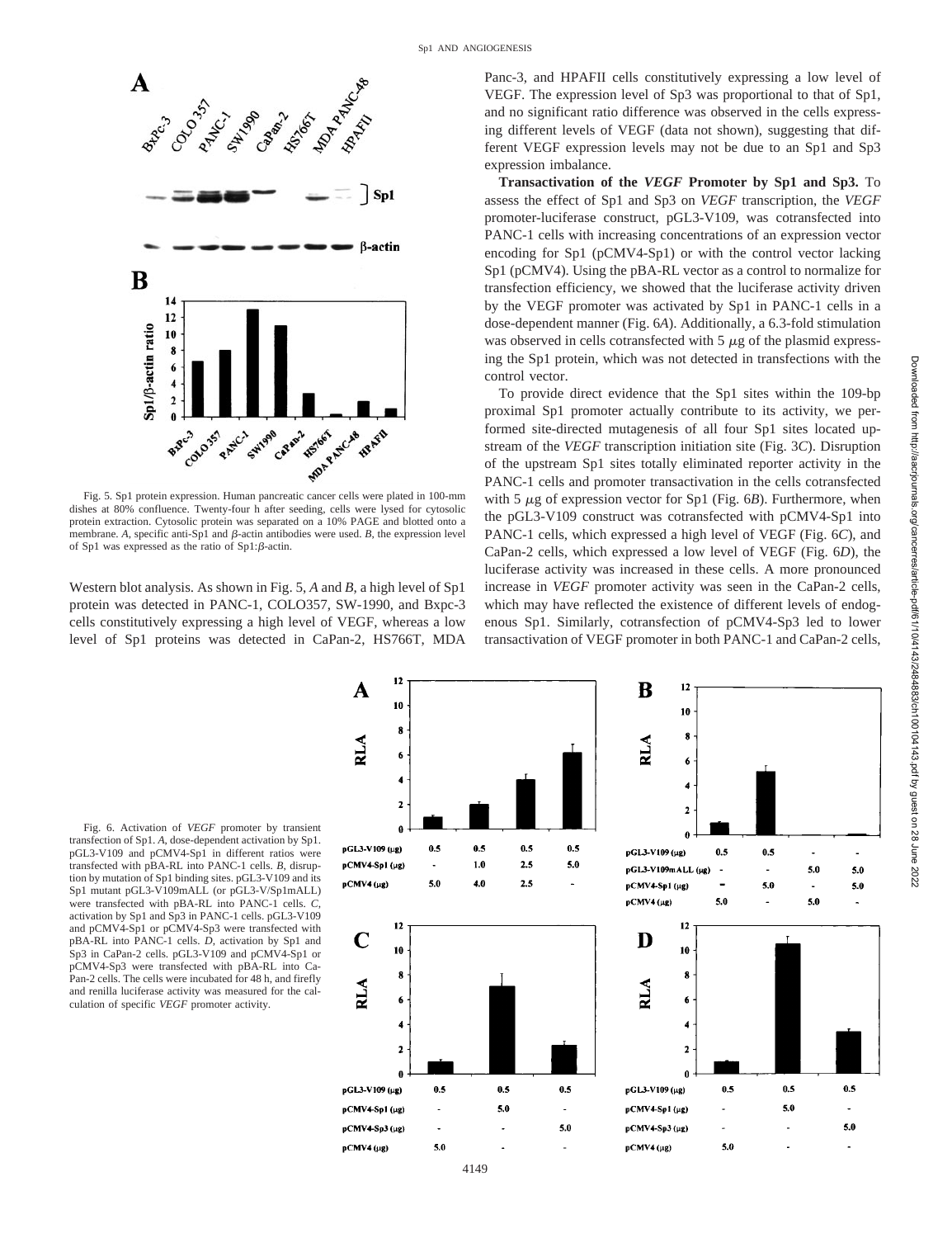

Fig. 7. Expression of VEGF and Sp1 in pancreatic cancer tissue. Normal human pancreatic tissue and pancreatic adenocarcinoma tissue specimens were collected and processed for H&E staining and immunostaining of VEGF (1:200) and Sp1 (1:200) expression. As a negative control, staining of section was performed without the first antibody or second antibody or with preimmune rabbit serum replacing the first or second antibody (data not shown).

suggesting that Sp3 is a weak activator compared with Sp1. These experiments indicated that the presence of functional Sp1 elements within the *VEGF* promoter regulates VEGF expression in human pancreatic cancer cells.

**Expression of VEGF and Sp1 in Pancreatic Adenocarcinoma Cells.** To determine the biological relevance of Sp1-mediated constitutive expression of VEGF, VEGF and Sp1 expression was determined in human pancreatic adenocarcinoma cells. Ten human pancreatic adenocarcinoma specimens and 10 normal human pancreatic tissue specimens were used for immunostaining with specific anti-VEGF and anti-Sp1 antibodies. As compared with the normal pancreatic tissue specimens, all of the human pancreatic cancer specimens overexpressed the Sp1 protein, which was correlated with elevated expression of VEGF (Fig. 7). To further confirm this finding, VEGF expression was determined by Northern blot analysis, and Sp1 expression was determined by both Western blot analysis and EMSA. Consistent with the results of immunostaining (Fig. 7), tumor tissues expressed a higher level of VEGF than normal tissue (Fig. 8*A*). The tumor tissue also expressed a higher level of Sp1 protein (Fig. 8*B*) and binding activity (Fig. 8*C*) than normal tissues. These data demonstrated clearly that constitutive expression of the transcription factor Sp1 contributes to VEGF overexpression and hence to angiogenesis and progression of human pancreatic adenocarcinoma.

## **DISCUSSION**

In the present study, we demonstrated that the majority of the human pancreatic cancer cell lines studied constitutively expressed VEGF and that human pancreatic cancer tissues commonly overexpressed VEGF. The constitutive VEGF expression appeared to result from constitutive VEGF promoter activity, which correlated directly with the expression and activity of the transcription factor Sp1. Elevated Sp1 expression was confirmed in human pancreatic cancer cells. These findings suggest that elevated Sp1 activity is essential for constitutive VEGF overexpression. Because VEGF is a key angiogenic molecule, it is expected that overexpression of Sp1 and subsequent overexpression of VEGF play an important role in pancreatic cancer angiogenesis and progression.

Although VEGF expression can be induced dramatically by external factors, such as hypoxia, and modulated by many growth factors and cytokines, many types of cancer can constitutively express VEGF. As shown in the present study, the majority of human pancreatic cancer cells constitutively express VEGF without any apparent external stimuli. As a first approach, we aimed to identify the mechanisms and kinetics implicated by the differential levels of constitutive VEGF mRNA expression observed in various human pancreatic cancer cells. Initial experiments indicated that VEGF mRNA stability varied among the cancer cell lines but could not explain the variable steadystate level of VEGF mRNA. However, the steady-state level of VEGF mRNA was consistent with the *VEGF* gene transcription rate as determined using a nuclear run-on assay. These results suggested that constitutive VEGF expression depends mainly on the constitutively activated VEGF gene transcription process. This conclusion was further supported by our results indicating that the *VEGF* promoter was constitutively active in these cells and correlated with VEGF expression.

Whereas little is currently known about the transcriptional regula-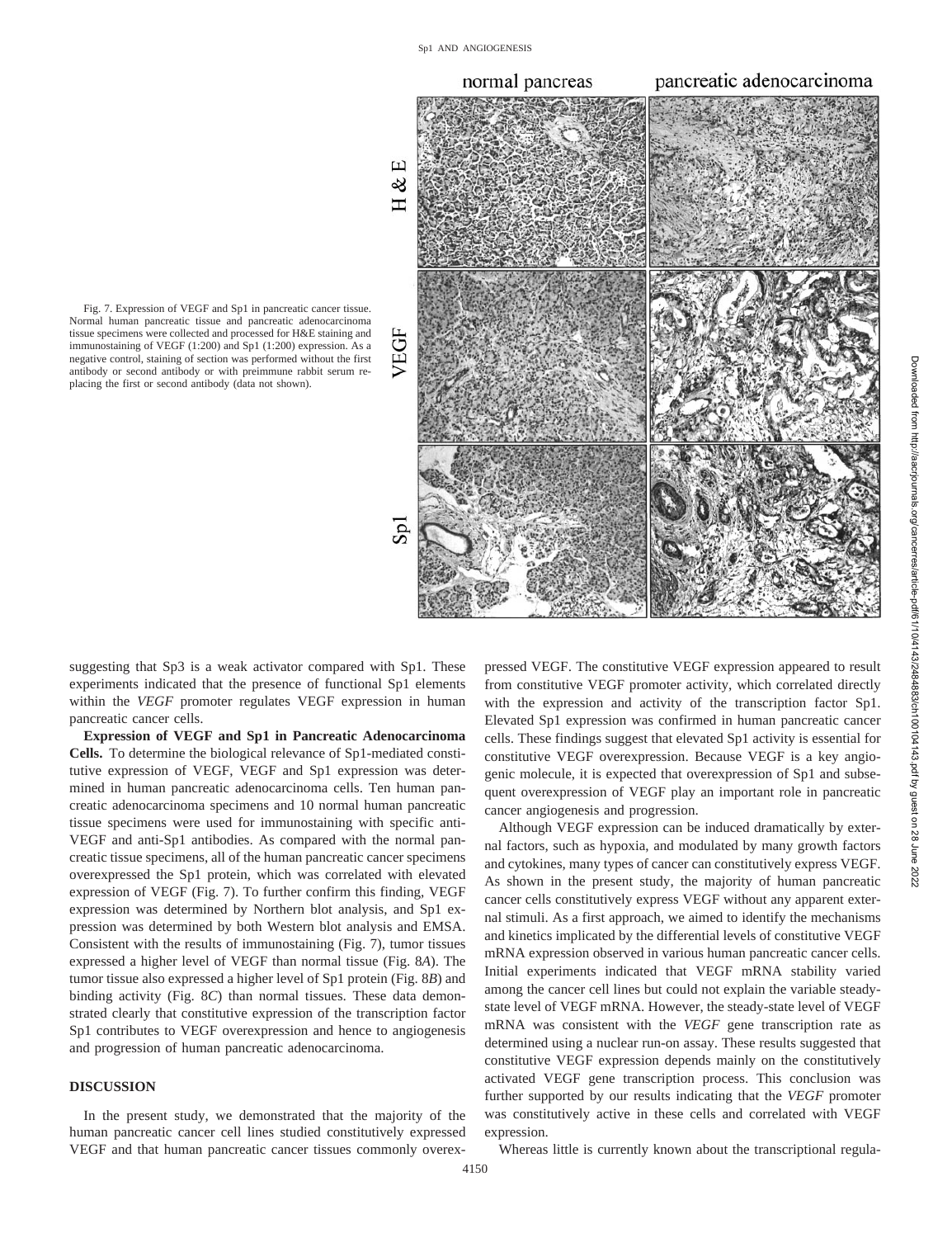

Fig. 8. Expression of VEGF and Sp1 in pancreatic cancer tissue. Normal human pancreatic tissue and pancreatic adenocarcinoma tissue specimens were collected and processed for: *A*, Northern blot analysis of VEGF; *B*, Western blot analysis of Sp1 expression; and *C*, Sp1 binding activity. *N*, normal pancreatic tissue; *T*, pancreatic adenocarcinoma tissue. These were three representative patients of 10 with similar results.

tion leading to constitutive VEGF expression, disruption or deregulation of normal signal transduction pathways may be an important contributing factor. This hypothesis is supported by several recent studies showing that the loss or inactivation of the wild-type vHL and/or *p53* tumor suppressor gene is associated with increased angiogenesis in developing tumors (45–53). Also, the v-*src* oncogene increases VEGF expression by inducing HIF-1 expression (57–59), which is not only independent of hypoxia but also actually short circuits the normal HIF-1-dependent hypoxia-sensing mechanism that regulates VEGF expression. Given the prominent role of VEGF in tumor angiogenesis, it is critical to understand the molecular basis of constitutive *VEGF* gene expression. In the present study, we further defined the *cis*-acting elements and transcription factors involved in constitutive VEGF expression in human pancreatic cancer cells.

Functional analysis of the human *VEGF* promoter was initially performed using the full-length *VEGF* promoter reporter in eight human pancreatic cancer cell lines. A high level of *VEGF* promoter activity was evident in the cells constitutively expressing a high level of VEGF, whereas a low level of *VEGF* promoter activity was detected in the cells constitutively expressing a low level of VEGF. Therefore, there was a direct correlation between VEGF promoter activity and VEGF expression. In addition, progressive 5'-deletion constructs of the human *VEGF* promoter were analyzed in PANC-1 and CaPan-2 cells, which had high and low VEGF expression, respectively. Deletion up to  $-267$  had no effect on constitutive *VEGF* promoter activity compared with pGL3-V2274, which exhibited maximal *VEGF* promoter activity, whereas further deletion from  $-267$  to  $-37$  reduced significantly or totally eliminated constitutive promoter activity; the difference in *VEGF* promoter activity between PANC-1 and CaPan-2 cells was consequently reduced or eliminated as well. These results indicate that the region from  $-37$  to  $-267$  is functionally essential for differential constitutive VEGF promoter activity in human pancreatic cancer cells.

Several putative response elements in the region from  $-267$  to  $-2274$  have been identified. These include three AP-1 binding sites, one HIF-1 binding site, two AP-2 binding sites, and one NF1 binding site. *VEGF* gene regulation by nitric oxide and hypoxia appears to be potentiated by the AP-1 element of the gene in C6 glioma cells (60, 61). Also, a unique site (TGAGTGA) located at position  $-621$  of the

5'-flanking region of the *VEGF* gene is functional and responsible for the inhibitory effect of retinoids in cultured keratinocytes (62). Furthermore, lipopolysaccharide-induced VEGF production in human pulp cells is mediated in part through AP-1 activation (63). On the other hand, mutant H- and K-*ras* oncogenes, as well as v-*src* and v-*raf*, induce VEGF expression in transformed fibroblasts and epithelial cells in part through *ras*-dependent signal transduction pathways and AP-1 activation, which can presumably bind to relevant sites in the *VEGF* promoter regions (64). However, hypoxia-mediated *VEGF* induction in osteoblast-like cells (65) and smooth muscle cells (66, 67) is likely not mediated by AP-1. In addition, VEGF induction by carbon monoxide and anoxia in rat cardiomyocytes does not involve AP-1 binding sites (68). Furthermore, hypoxia-induced VEGF expression is independent of AP-1-mediated transcription (69).

The role of AP-1 in VEGF expression and regulation is not certain at the present time. This might be due to the use of different cell lines or tissues. Our full-length *VEGF* promoter construct contains three motifs homologous to the AP-1 binding site  $[5'-TGANT(C/A)NN-3']$ at positions  $-621$ ,  $-1527$ , and  $-2265$ . Transactivation analysis using different promoter constructs revealed that these distal AP-1 elements do not contribute significantly to constitutive *VEGF* promoter activity in PANC-1 and CaPan-2 cells because deletion of them (pGL3- V1181, pGL3-V1012, and pGL3-V411; Fig. 3) had no effect compared with pGL3-V2274. Also, *K-ras* and *p53* mutations are very common in pancreatic cancer (3). However, it remains unclear whether these mutations directly influence AP-1 activity and VEGF overexpression in human pancreatic cancer cells.

HIF-1 is a heterodimeric basic helix-loop-helix protein that activates transcription of the human erythropoietin gene in hypoxic cells. HIF-1 also activates *VEGF* transcription by binding *VEGF* 5'-flanking sequences in hypoxic Hep3B cells (27, 67). The oncogenic *Ha-ras* enhances the induction of VEGF by hypoxia via HIF-1 (70). c-*src* expression is neither required nor critical for expression of HIF-1 or transcriptional activation of the VEGF gene (71), whereas cells expressing the *v-src* oncogene have increased expression of HIF-1 and VEGF under both hypoxic and nonhypoxic conditions (59). Additionally, the loss of PTEN during malignant progression contributes to tumor expansion through the deregulation of Akt activity and HIF-1 regulated gene expression (72). Therefore, the HIF-1 element is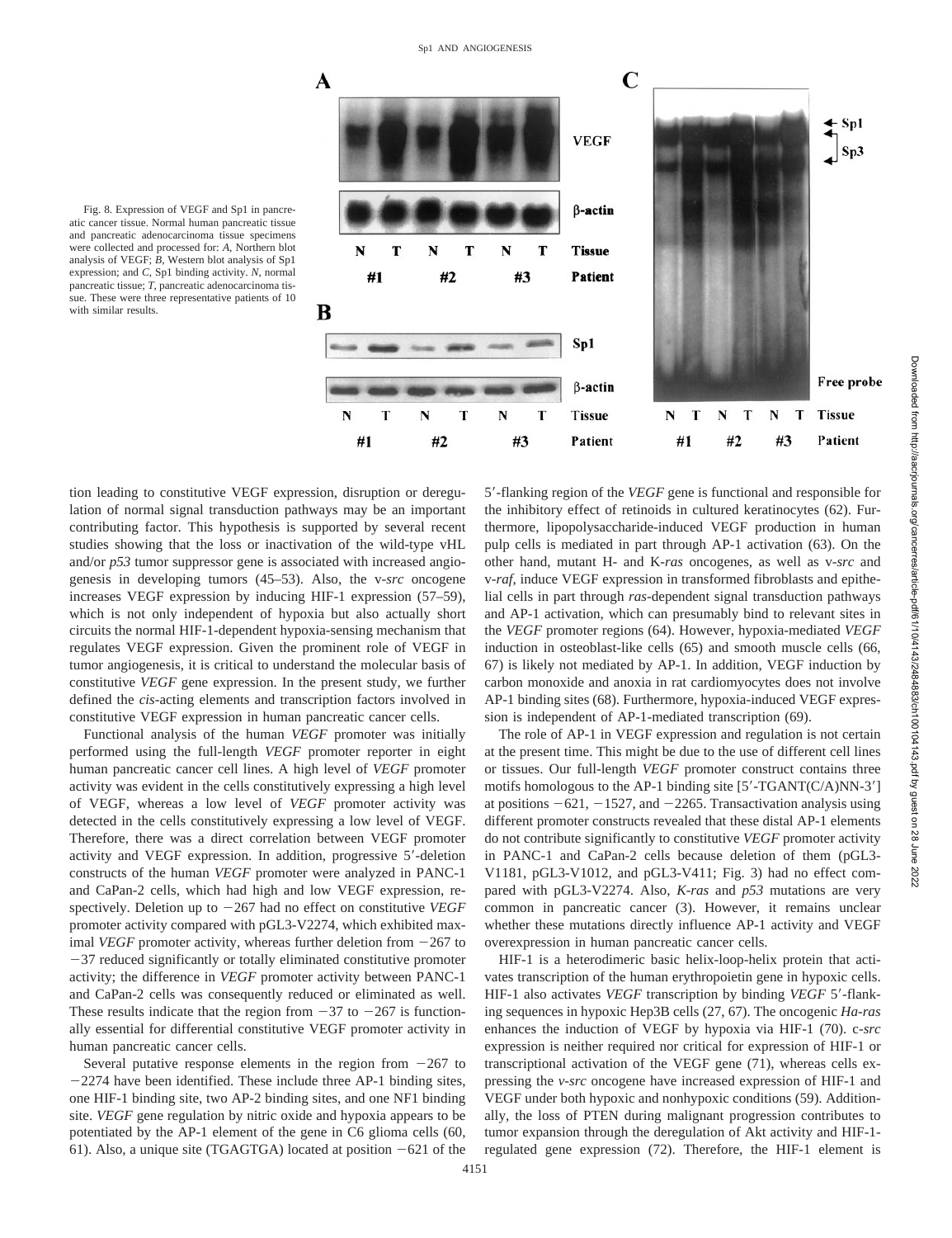crucial in hypoxia-dependent and -independent induction of VEGF. At least one HRE has been clearly identified and shown to be responsive functionally to hypoxia and oncogenic transformation (67). In the present study, both deletion and site-directed (data not shown) mutation of this HRE apparently did not affect the constitutive VEGF promoter activity, suggesting that this HRE was not functionally active and likely did not contribute significantly to the constitutive VEGF promoter activity observed in human pancreatic cancer cells.

The transcription factor AP-2 is a 52-kDa protein that binds as a dimer to the palindromic sequence 5'-GCCNNNGGC-3', although some AP-2 binding sites deviate from this consensus sequence. It has been suggested that AP-2 plays a role in the regulation of VEGF expression in hamster cells by hypoxia and p42/p44 mitogen-activated protein kinase (73) and in bovine ovarian granulosa cells by growth factors (74). Also, AP-2 protein appears to be functionally important in transforming growth factor  $\alpha$ -induced VPF/VEGF gene expression in keratinocytes (75). In the present study, we showed that neither distal AP-2 (pGL3-V789 *versus* pGL3-V1012) nor distal NF1 (pGL3- V267 *versus* pGL3-V411) elements contributed to the constitutive VEGF promoter activity.

Our findings described above indicated that these distal putative elements are not constitutively active in human pancreatic cancer cells. In contrast, they may play an essential role in dynamic regulation of VEGF by hypoxia, which mainly involves transcription factor HIF-1 $\alpha$ . In a mouse model, it has been clearly demonstrated that hypoxia becomes a primary mediator of the angiogenic switch in advanced cancers (25). We therefore focused our current study of constitutive VEGF expression on the proximal region of the *VEGF* promoter. Small-scale deletion of the pGL3-V267 *VEGF* promoter revealed that the proximal 71-bp region  $(-38 \text{ to } -109)$  is essential for constitutive *VEGF* promoter activity in pancreatic cancer cells (Fig. 3). Within this region, there are four Sp1 elements (Sp1.1, Sp1.2, Sp1.3, and Sp1.4), two Egr-1 elements (Egr-1.1 and Egr-1.2), and one AP-2 element. To define the contribution of these elements to *VEGF* promoter activity, site-directed mutagenesis was performed. We found that mutation of the AP-2 element did not affect the constitutive *VEGF* promoter activity. Therefore, both distal and proximal AP-2 binding sites were not of functional significance in constitutive *VEGF* promoter activity. Mutation of the two Egr-1 elements did not affect the constitutive *VEGF* promoter activity either. These results were consistent with previous reports showing that enhanced *VEGF* gene expression in platelet-derived growth factor-BB-induced NIH3T3 cells is mediated by Sp1 and/or Sp3 transcription factors bound to the promoter region of the *VEGF* gene (37). In our site-directed mutagenesis study, mutation of the four individual Sp1 elements resulted in a variable (12.36–45.56%) reduction in *VEGF* promoter activity compared with that of the wild-type pGL3-V109 construct (Fig. 4), and mutation of all four Sp1 elements totally eradicated the constitutive *VEGF* promoter activity and its difference in PANC-1 and CaPan-2 cells. These results clearly demonstrated that the proximal Sp1 elements are essential for the differential constitutive promoter activity of the *VEGF* gene in human pancreatic cancer cells. Additionally, we determined the Sp1 binding activity in various pancreatic cancer cells. Only three of five putative Sp1 binding sites were functionally active. Also, a high level of Sp1 binding activity was observed in the cells constitutively expressing high levels of VEGF, whereas low levels of Sp1 binding activity were detected in the cells constitutively expressing a low level of VEGF. Therefore, the Sp1 binding activity was correlated directly with *VEGF* promoter activity, mRNA expression, and VEGF protein secretion.

Sp1 is a well-characterized, sequence-specific, DNA-binding protein that is important in the transcription of many cellular and viral genes that contain GC boxes in their promoter (41). Additional transcription factors (Sp2, Sp3, and Sp4) have been cloned that are similar in their structural and transcriptional properties to Sp1, thus forming a Sp1 multigene family (76). In the present study, we analyzed the factor or factors binding to the functional Sp1.1 element using EMSA and supershift analysis. Three expressed constitutively DNA-protein complexes were detected using labeled Sp1.1 oligonucleotides. Analysis using antibodies against Sp1 and Sp3 revealed that complex 1 contained Sp1, complex 2 contained both Sp1 and Sp3, and complex 3 contained only Sp3. However, whereas Sp1 stimulates transcriptional activity, the function of Sp3 is less clear. Sp3 has been shown to act as a dual-function regulator whose activity depends on the context of DNA binding sites in a promoter. Sp3 also functions as a repressor when it is bound to a promoter through multiple DNA binding sites and as an activator when it is targeted to a promoter through a single DNA binding site (77–80). In addition, Sp3 has the ability to repress Sp1-mediated transcriptional activation of the human alcohol dehydrogenase 5 gene, possibly by competing with Sp1 for binding (80). With regard to the *VEGF* gene, we have determined that Sp1 potently activates the *VEGF* promoter in both PANC-1 and CaPan-2 cells, as well as Sp-deficient SL2 cells (data not shown), whereas Sp3 functions as a weak transcriptional activator.

Finally, we compared Sp1 activity in different pancreatic cancer cells. We found that the level of Sp1 activity directly correlated with the *VEGF* promoter activity, the steady-state level of mRNA, and VEGF secretion. Furthermore, Sp1 activity was directly correlated with Sp1 expression as determined using Western blot analysis, which showed a high level of Sp1 protein in the cells constitutively expressing a high level of VEGF, whereas a low level of Sp1 protein was seen in the cells constitutively expressing a low level of VEGF. Data from pancreatic cancer tissues were consistent with these biochemical findings. As compared with normal pancreatic tissue specimens, most of the human pancreatic cancer specimens overexpressed Sp1 protein as determined using immunostaining, Western blot, and EMSA and which correlated directly with VEGF overexpression.

The underlying mechanism resulting in different levels of Sp1 activity is currently unknown. This difference could be due to several mechanisms, such as the Sp1:Sp3 ratio (81), methylation status of Sp1 binding sites (82), and possible inhibitory proteins that bind to Sp1/ Sp3 (56). It may also involve many other cellular factors, including the functional status of oncogenes and suppressor genes. Sp1/Sp3 has been shown to interact with several oncogenes and suppressor genes, *e.g.*, retinoblastoma protein (56, 83) and the vHL tumor suppressor gene (50). Also, tumor cells harboring the inactivated vHL gene are associated with increased VEGF expression and angiogenesis (47– 49). vHL gene-mediated repression of VEGF has convincingly been shown to be mediated by transcriptional and posttranscriptional mechanisms (50–52). At the transcriptional level, vHL forms a complex with the Sp1 transcription factor and inhibits Sp1-mediated VEGF expression (50). Whether the status of vHL, p53, and Ras is involved in this constitutive VEGF expression in human pancreatic cancer cells is unknown. Our present study was the first to demonstrate that differential Sp1 expression and activity directly regulate the constitutive levels of VEGF expression in human pancreatic cancer cells, thus providing a novel mechanism for constitutive VEGF regulation. Interestingly, the VEGF level can be further induced by hypoxia via the HIF-1 $\alpha$  pathway in pancreatic cancer cells expressing high levels of VEGF (data not shown). We are currently investigating the possible interaction between Sp1 and HIF-1 $\alpha$ , which has been shown to be a major mediator of VEGF regulation by hypoxia and oncogenic transformation (26–30).

In summary, we have demonstrated the importance of elements within the proximal region of the human VEGF promoter for differential constitutive VEGF expression in human pancreatic cancer. This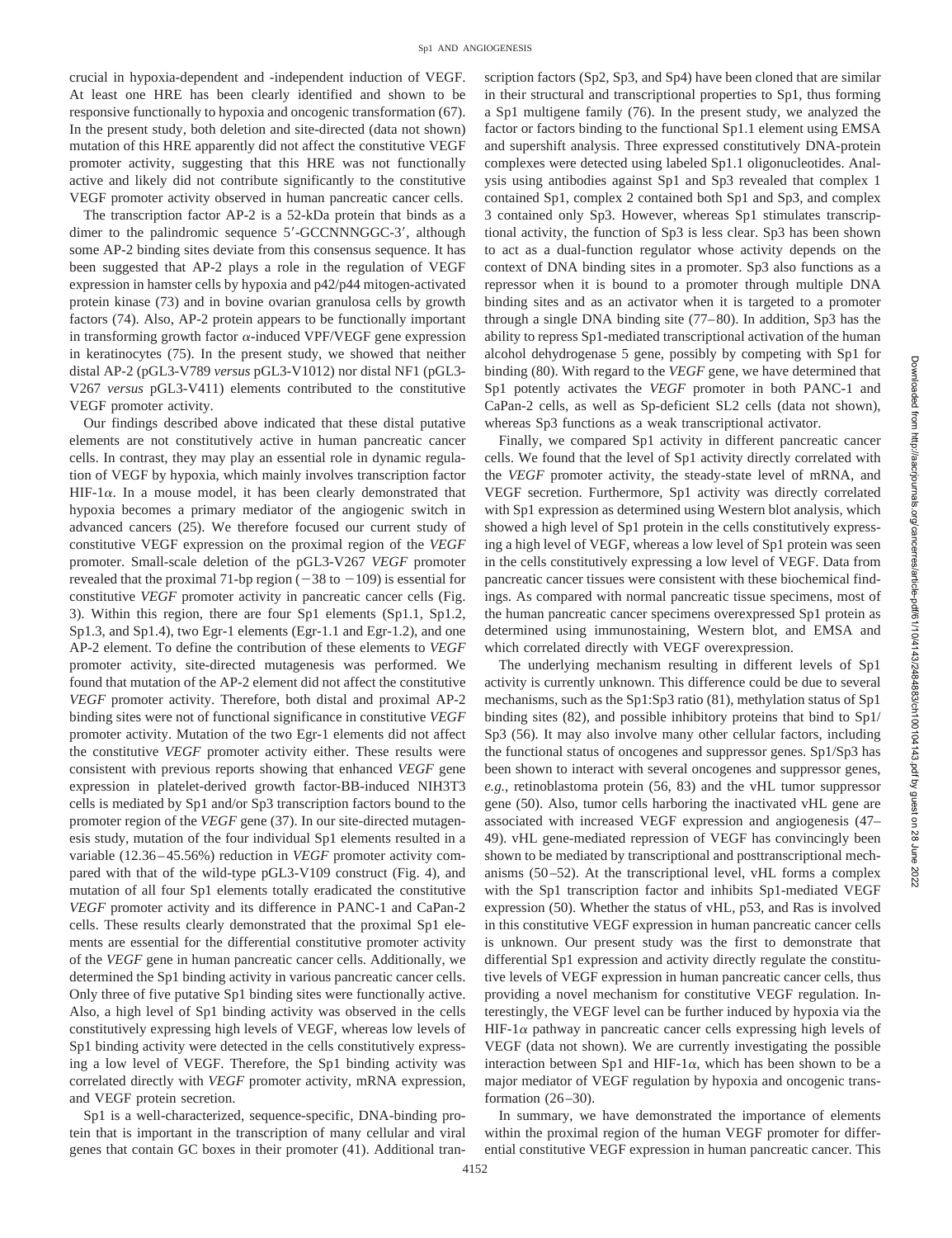analysis also indicated that the major contributing factor was the differential expression of Sp1 in human pancreatic cancer cells and that Sp1 was aberrantly overexpressed in pancreatic adenocarcinoma specimens compared with normal pancreatic tissue specimens. Therefore, abnormal activation of Sp1 may play an important role in tumor angiogenesis, growth, and metastasis. A further understanding of the molecular basis of Sp1, as well as of VEGF regulation, will have functional implications in suppressing pancreatic cancer progression and will ultimately lead to the design of new therapeutic modalities. On the basis of these results, we propose that increased Sp1 DNAbinding activity may augment the angiogenic and metastatic capacity of tumor cells through overexpression of Sp1-responsive genes, including the key angiogenic factor VEGF.

#### **ACKNOWLEDGMENTS**

We thank Dr. Suyun Huang for critical reading of the manuscript, Don Norwood for editorial comments, and Judy King for assistance in preparation of the manuscript.

#### **REFERENCES**

- 1. Evans, D. B., Abbruzzese, J. L., and Rich, T. R. Cancer of the pancreas. *In:* V. T. DeVita, S. Hellman, and S. A. Rosenberg (eds.), Cancer Principles and Practice of Oncology, Ed. 5, pp. 1054–1087. New York: Lippincott-Raven, 1997.
- 2. Korc, M. Role of growth factors in pancreatic cancer. Surg. Oncol. Clin. N. Am., *7:* 25–41, 1998.
- 3. Kern, S. E. Advances from genetic clues in pancreatic cancer. Curr. Opin. Oncol., *10:* 74–80, 1998.
- 4. Folkman, J. Angiogenesis and angiogenesis inhibition: an overview. EXS (Basel), *79:* 1–8, 1997.
- 5. Leung, D. W., Cachianes, G., Kuang, W. J., Goeddel, D. V., and Ferrara, N. Vascular endothelial growth factor is a secreted angiogenic mitogen. Science (Wash. DC), *246:* 1306–1309, 1989.
- 6. Senger, D. R., Galli, S. J., Dvorak, A. M., Perruzzi, C. A., Harvey, V. S., and Dvorak, H. F. Tumor cells secrete a vascular permeability factor that promotes accumulation of ascites fluid. Science (Wash. DC), *219:* 983–985, 1983.
- 7. Brown, L. F., Detmar, M., Claffey, K., Nagy, J. A., Feng, D., Dvorak, A. M., and Dvorak, H. F. Vascular permeability factor/vascular endothelial growth factor: a multifunctional angiogenic cytokine. *In:* I. D. Goldberd and E. M. Rosen (eds.), Regulation of Angiogenesis, pp. 233–269. Basel, Switzerland: Birkhauser Verlag, 1997.
- 8. Itakura, J., Ishiwata, T., Friess, H., Fujii, H., Matsumoto, Y., Buchler, M. W., and Korc, M. Enhanced expression of vascular endothelial growth factor in human pancreatic cancer correlates with local disease progression. Clin. Cancer Res., *3:* 1309–1316, 1997.
- 9. Kim, K. J., Li, B., Winer, J., Armanini, M., Gillett, N., Phillips, H. S., and Ferrara, N. Inhibition of vascular endothelial growth factor induced angiogenesis suppresses tumour growth *in vivo*. Nature (Lond.), *362:* 841–844, 1993.
- 10. Millauer, B., Shawver, L. K., Plate, K. H., Risau, W., and Ullrich, A. Glioblastoma growth inhibited *in vivo* by a dominant-negative Flk-1 mutant. Nature (Lond.), *367:* 576–579, 1994.
- 11. Millauer, B., Longhi, M. P., Plate, K. H., Shawver, L. K., Risau, W., Ullrich, A., and Strawn, L. M. Dominant-negative inhibition of Flk-1 suppresses the growth of many tumor types *in vivo*. Cancer Res., *56:* 1615–1620, 1996.
- 12. Skobe, M., Rockwell, P., Goldstein, N., Vosseler, S., and Fusenig, N. E. Halting angiogenesis suppresses carcinoma cell invasion. Nat. Med., *3:* 1222–1227, 1997.
- 13. Presta, L. G., Chen, H., O'Connor, S. J., Chisholm, V., Meng, Y. G., Krummen, L., Winkler, M., and Ferrara, N. Humanization of an antivascular endothelial growth factor monoclonal antibody for the therapy of solid tumors and other disorders. Cancer Res., *57:* 4593–4599, 1997.
- 14. Cheng, S. Y., Huang, H. J. S., Nagane, M., Ji, X. D., Wang, D. G., Shih, C. C. Y., Arap, W., Huang, C. M., and Cavenee, W. K. Suppression of glioblastoma angiogenicity and tumorigenicity by inhibition of endogenous expression of vascular endothelial growth factor. Proc. Natl. Acad. Sci. USA, *93:* 8502–8507, 1996.
- 15. Saleh, M., Stacker, S. A., and Wilks, A. F. Inhibition of growth of C6 glioma cells *in vivo* by expression of antisense vascular endothelial growth factor sequence. Cancer Res., *56:* 393–401, 1996.
- 16. Ramakrishnan, S., Olson, T. A., Bautch, V. L., and Mohanraj, D. Vascular endothelial growth factor-toxin conjugate specifically inhibits KDR/flk-1-positive endothelial cell proliferation *in vitro* and angiogenesis *in vivo*. Cancer Res., *56:* 1324–1330, 1996.
- 17. Siemeister, G., Schirner, M., Reusch, P., Barleon, B., Marme, D., and Martiny-Baron, G. An antagonistic vascular endothelial growth factor (VEGF) variant inhibits VEGFstimulated receptor autophosphorylation and proliferation of human endothelial cells. Proc. Natl. Acad. Sci. USA, *95:* 4625–4629, 1998.
- 18. Ferrara, N., Chen, H., Davis-Smyth, T., Gerber, H. P., Nguyen, T. N., Peers, D., Chisholm, V., Hillan, K. J., and Schwall, R. H. Vascular endothelial growth factor is essential for corpus luteum angiogenesis. Nat. Med., *4:* 336–340, 1998.
- 19. Kendall, R. L., and Thomas, K. A. Inhibition of vascular endothelial cell growth factor activity by an endogenously encoded soluble receptor. Proc. Natl. Acad. Sci. USA, *90:* 10705–10709, 1993.
- 20. Lin, P. N., Sankar, S., Shan, S. Q., Dewhirst, M. W., Polverini, P. J., Quinn, T. Q., and Peters, K. G. Inhibition of tumor growth by targeting tumor endothelium using a soluble vascular endothelial growth factor receptor. Cell Growth Differ., *9:* 49–58, 1998.
- 21. Rockwell, P., Neufeld, G., Glassman, A., Caron, D., and Goldstein, N. *In vitro* neutralization of vascular endothelial growth factor activation of FLK-1 by a monoclonal antibody. Mol. Cell. Differ., *3:* 91–109, 1995.
- 22. Strawn, L. M., McMahon, G., App, H., Schreck, R., Kuchler, W. R., Longhi, M. P., Hui, T. H., Tang, C., Levitzki, A., Gazit, A., Chen, I., Keri, G., Orfi, L., Risau, W., Flamme, I., Ullrich, A., Hirth, K. P., and Shawver, L. K. Flk-1 as a target for tumor growth inhibition. Cancer Res., *56:* 3540–3545, 1996.
- 23. Sioussat, T. M., Dvorak, H. F., Brock, T. A., and Senger, D. R. Inhibition of vascular permeability factor (vascular endothelial growth factor) with antipeptide antibodies. Arch. Biochem. Biophys., *301:* 15–20, 1993.
- 24. Shweiki, D., Itin, A., Soffer, D., and Keshet, E. Vascular endothelial growth factor induced by hypoxia may mediate hypoxia-initiated angiogenesis. Nature (Lond.), *359:* 843–845, 1992.
- 25. Bergers, G., Javaherian, K., Lo, K. M., Folkman, J., and Hanahan, D. Effects of angiogenesis inhibitors on multistage carcinogenesis in mice. Science (Wash. DC), *284:* 808–812, 1999.
- 26. Levy, A. P., Levy, N. S., Wegner, S., and Goldberg, M. A. Transcriptional regulation of the rat vascular endothelial growth factor gene by hypoxia. J. Biol. Chem., *270:* 13333–13340, 1995.
- 27. Liu, Y. X., Cox, S. R., Morita, T., and Kourembanas, S. Hypoxia regulates vascular endothelial growth factor gene expression in endothelial cells: identification of a 5' enhancer. Circ. Res., *77:* 638–643, 1995.
- 28. Stein, I., Neeman, M., Shweiki, D., Itin, A., and Keshet, E. Stabilization of vascular endothelial growth factor mRNA by hypoxia and hypoglycemia and coregulation with other ischemia-induced genes. Mol. Cell. Biol., *15:* 5363–5368, 1995.
- 29. Damert, A., Machein, M., Breier, G., Fujita, M. Q., Hanahan, D., Risau, W., and Plate, K. H. Up-regulation of vascular endothelial growth factor expression in a rat glioma is conferred by two distinct hypoxia-driven mechanisms. Cancer Res., *57:* 3860–3864, 1997.
- 30. Claffey, K. P., Shih, S. C., Mullen, A., Dziennis, S., Cusick, J. L., Abrams, K. R., Lee, S. W., and Detmar, M. Identification of a human VPF/VEGF 3' untranslated region mediating hypoxia-induced mRNA stability. Mol. Biol. Cell, *9:* 469–481, 1998.
- 31. Goad, D. L., Rubin, J., Wang, H., Tashjian, A. H., and Patterson, C. Enhanced expression of vascular endothelial growth factor in human SaOS-2 osteoblast-like cells and murine osteoblasts induced by insulin-like growth factor I. Endocrinology, *137:* 2262–2268, 1996.
- 32. Deroanne, C. F., Hajitou, A., Calberg-Bacq, C. M., Nusgens, B. V., and Lapiere, C. M. Angiogenesis by fibroblast growth factor 4 is mediated through an autocrine up-regulation of vascular endothelial growth factor expression. Cancer Res., *57:* 5590–5597, 1997.
- 33. Li, J., Perrella, M. A., Tsai, J. C., Yet, S. F., Hsieh, C. M., Yoshizumi, M., Patterson, C., Endege, W. O., Zhou, F., and Lee, M. E. Induction of vascular endothelial growth factor gene expression by interleukin- $1\beta$  in rat aortic smooth muscle cells. J. Biol. Chem., *270:* 308–312, 1995.
- 34. Cohen, T., Nahari, D., Cerem-Weiss, L., Neufeld, G., and Levi, B. Interleukin-6 induces the expression of vascular endothelial growth factor. J. Biol. Chem., *271:* 736–741, 1996.
- 35. Shi, Q., Abbruzzese, J. L., Huang, S., Fidler, I. J., Xiong, Q., and Xie, K. Constitutive and inducible interleukin-8 expression by hypoxia and acidosis renders human pancreatic cancer cells more tumorigenic and metastatic. Clin. Cancer Res., *5:* 7234–7243, 1999.
- 36. Frank, S., Hubner, G., Breier, G., Longaker, M. T., Greenhalgh, D. G., and Werner, S. Regulation of vascular endothelial growth factor expression in cultured keratinocytes—implications for normal and impaired wound healing. J. Biol. Chem., *270:* 12607–12613, 1995.
- 37. Finkenzeller, G., Sparacio, A., Technau, A., Marme, D., and Siemeister, G. Sp1 recognition sites in the proximal promoter of the human vascular endothelial growth factor gene are essential for platelet-derived growth factor-induced gene expression. Oncogene, *15:* 669–676, 1997.
- 38. Pertovaara, L., Kaipainen, A., Mustonen, T., Orpana, A., Ferrara, N., Saksela, O., and Alitalo, K. Vascular endothelial growth factor is induced in response to transforming growth factor- $\beta$  in fibroblastic and epithelial cells. J. Biol. Chem., 269: 6271-6274, 1994.
- 39. Ryuto, M., Ono, M., Izumi, H., Yoshida, S., Weich, H. A., Kohno, K., and Kuwano, M. Induction of vascular endothelial growth factor by tumor necrosis factor  $\alpha$  in human glioma cells: possible roles of SP-1. J. Biol. Chem., *271:* 28220–28228, 1996.
- 40. Tischer, E., Mitchell, R., Hartman, T., Silva, M., Gospodarowicz, D., Fiddes, J. C., and Abraham, J. A. The human gene for vascular endothelial growth factor. Multiple protein forms are encoded through alternative exon splicing. J. Biol. Chem., *266:* 11947–11954, 1991.
- 41. Ema, M., Taya, S., Yokotani, N., Sogawa, K., Matsuda, Y., and Fujiikuriyama, Y. A novel bHLH-PAS factor with close sequence similarity to hypoxia-inducible factor  $1\alpha$  regulates the VEGF expression and is potentially involved in lung and vascular development. Proc. Natl. Acad. Sci. USA, *94:* 4273–4278, 1997.
- 42. Flamme, I., Frohlich, T., Vonreutern, M., Kappel, A., Damert, A., and Risau, W. HRF, a putative basic helix-loop-helix-PAS-domain transcription factor is closely related to hypoxia-inducible factor-1 $\alpha$  and developmentally expressed in blood vessels. Mech. Dev., *63:* 51–60, 1997.